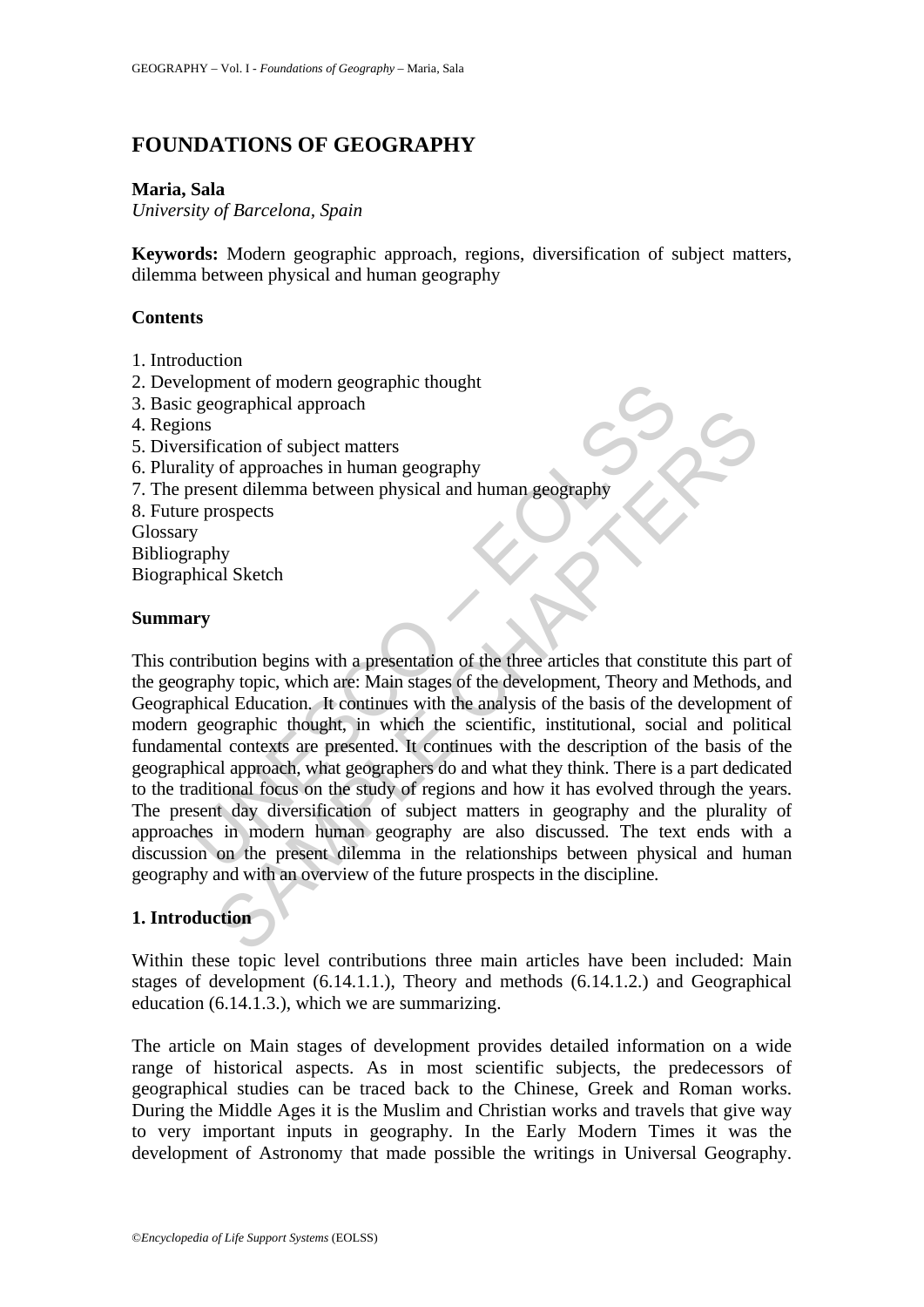Modern geography was founded by two German scholars, Humboldt, Ritter, basically putting the basis of the two main branches of geography, the physical one by Humboldt and the Human one by Ritter. After them, the most important impact was due to the theories and writings of Darwin, and to the development of environmental determinism and possibilism. The regional approach was also an important field of the modern geographical thought. Since then, and especially during the first half of the twentieth century, new directions and subjects appeared, and geography became a very vast field of knowledge. In the second half of the century it was the introduction and development of quantitative and technical tools, The present time can be defined as one of diversification and globalisation.

or new reactions presents the basis certain prime presents the basis and or new reaction and human georaphy. In the first case the principles are relation and in the second case in the social sciences. In both case and in and in the second case in the social sciences. In both cases prevails<br>approach, which is the study focused on a specific element. The regi<br>absorband in the contrary, aims at studying at the same time the physical and the h The text on Theory and Methods presents the basic scientific principles that are the base of physical and human geography. In the first case the principles are related to the pure sciences and in the second case in the social sciences. In both cases prevails the systematic approach, which is the study focused on a specific element. The regional approach, on the contrary, aims at studying at the same time the physical and the human environment, the landscape being the result from the interplay of these two forces. Within this approach the study places are selected to emphasize the uniqueness of them. The chapters on methods present the importance of scale in geographical research, which ranges from a plot to a continent and so uses different techniques of approach, such as detailed fieldwork and laboratory work in the first case and remote sensing and GIS in the second place. The scale of investigation influences the systematic framework of the investigation itself. Above all, within the methodology special emphasis is made on field work, the most important method in geography and the one that is chared by both physical and human branches.The structure of field research and field sampling are widely explained, with examples of geographical field research and its importance in teaching.

The article on Geographical education, written by Rod Gerber, deals with the aims, of geographical education and its importance in environmental education, citizenship, curriculum development and pedagogy. Past trends and current trends are discussed. Present trends include problem-based learning, socially-critical approaches and the development of international and intercultural understanding. Teaching and learning strategies and resources are presented, emphasizing the importance of fieldwork in geographical education. The future directions envisaged include: rediscovering geographical education, its relevance for life-long learning, respons to the changing viewpoints through which people have regarded the world. It is believed that geographical education will succeed in its different forms around the world through adopting the role of a "bridge" between the natural and the social sciences and through implementing a series of pedagogic initiatives that will develop in learners, formally and non-formally, the capacity to lead social and community groups in making sensible decisions about people and their use of their environments.

### **2. Development of Modern Geographic Thought**

Further to what has been explained in the chapter 6.14.1.1 about main stages of development of geography, a more detailed focus gives a closer view of the several contexts that have been, and still are, influential in the modern geographic thought.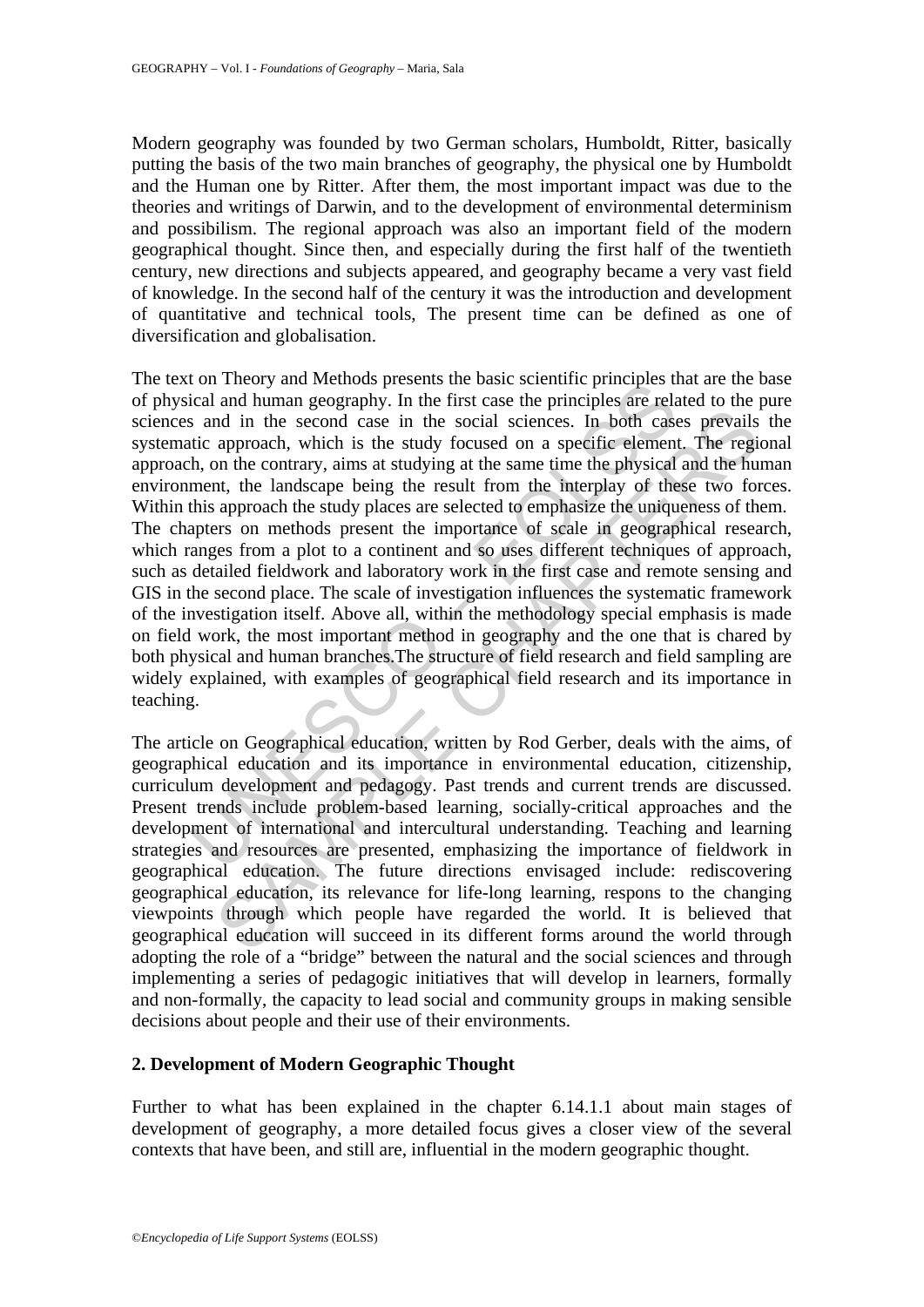There are various aspects that influence the present state of geographic thought. One of them is of course the historical background that has been presented elsewhere (6.14.1.1.). But the fact that geography is an academic discipline has meant that it has been influenced by the major intellectual trends. Science and knowledge production are contested activities and there are different ways of thinking and doing it, such as how to conceive a region, how ideas about time and space have changed over time, what is considered to be the nature of science, etc.

### **2.1. Scientific context**

The study of physical and social phenomena implies the use of certain categories of meaning and experience. For example, when we discover a new phenomenon about which we know nothing, usually the only way in which we can describe it is in terms of its similarity or dissimilarity to something we already know. Thus, all new knowledge is understood and interpreted through the lens of past knowledge.

g and experience. For example, when we useover a new phere we know nothing, usually the only way in which we can describe tarrivty or dissimilarity to something we already know. Thus, all new odd and interpreted through th Charles Darwin's ideas had a profound effect upon modern scientific thinking in a wide range of disciplines, including geography. His ideas affected both human and physical geography, particularly with regard to evolution, survival of the fittest and to model building for explaining physical and social processes. Articles by David Stoddart in 1966 on "Darwin's impact on geography" and by Richard Peet in 1985 on "The social origins of environmental determinism", both published in *Annals of the Association of American Geographers* are examples of this fact. Also David Livingstone in 1992 in his book on *The Geographical Tradition: Episodes in the History of a Contested Enterprise* includes a chapter entitled "The geographical experiment: Evolution and the founding of a discipline" in which he deals with Darwin's importance on geographical thought.

and interpretative to something we already know. Thus, all new knowledge and interpreted through the lens of past knowledge.<br>
The and interpreted through the lens of past knowledge.<br>
The avisophers, including geography. H An example of how ideas about evolution were introduced in physical geography at the beginning of the  $20<sup>th</sup>$  century is the work by William Morris Davis, initiated with the article: "The geographical cycle." published in 1899 in the *Geographical Journal.* The cycle is based in a genetic classification of landforms. Although he establishes that the forms of the lands are dependent upon structure, process and time, he considers that time is the one with a most practical value in geographical description. Based on that, he presents an ideal geographical cycle in which landforms evolve sequentially, similarly as the changes found in the organic forms. In this orderly evolution there is an initial *youth* state of rapidly increasing relief, a *maturity* stage of strongest relief and greatest variety of forms, a transition period of slowly decreasing relief, and an indefinitely long *old age* of faint relief. The cycle starts again when uplift events return the relief to a youth state.

In human geography the influence of Darwin was centred on natural selection and on the constraints of the natural environment to the development of societies. This led to a rather deterministic view of struggle for survival, and the relationships between nature and man were the focus of interest and human achievements were explained as consequences of natural conditions. It was believed that natural societies resembled animal organism and that like them were strongly influenced my the natural conditions. Friedrich Ratzel was strongly influenced by these ideas, producing a book in 1882 entitled *Anthropogeography, or Outline of the Influences of Geographical Environment*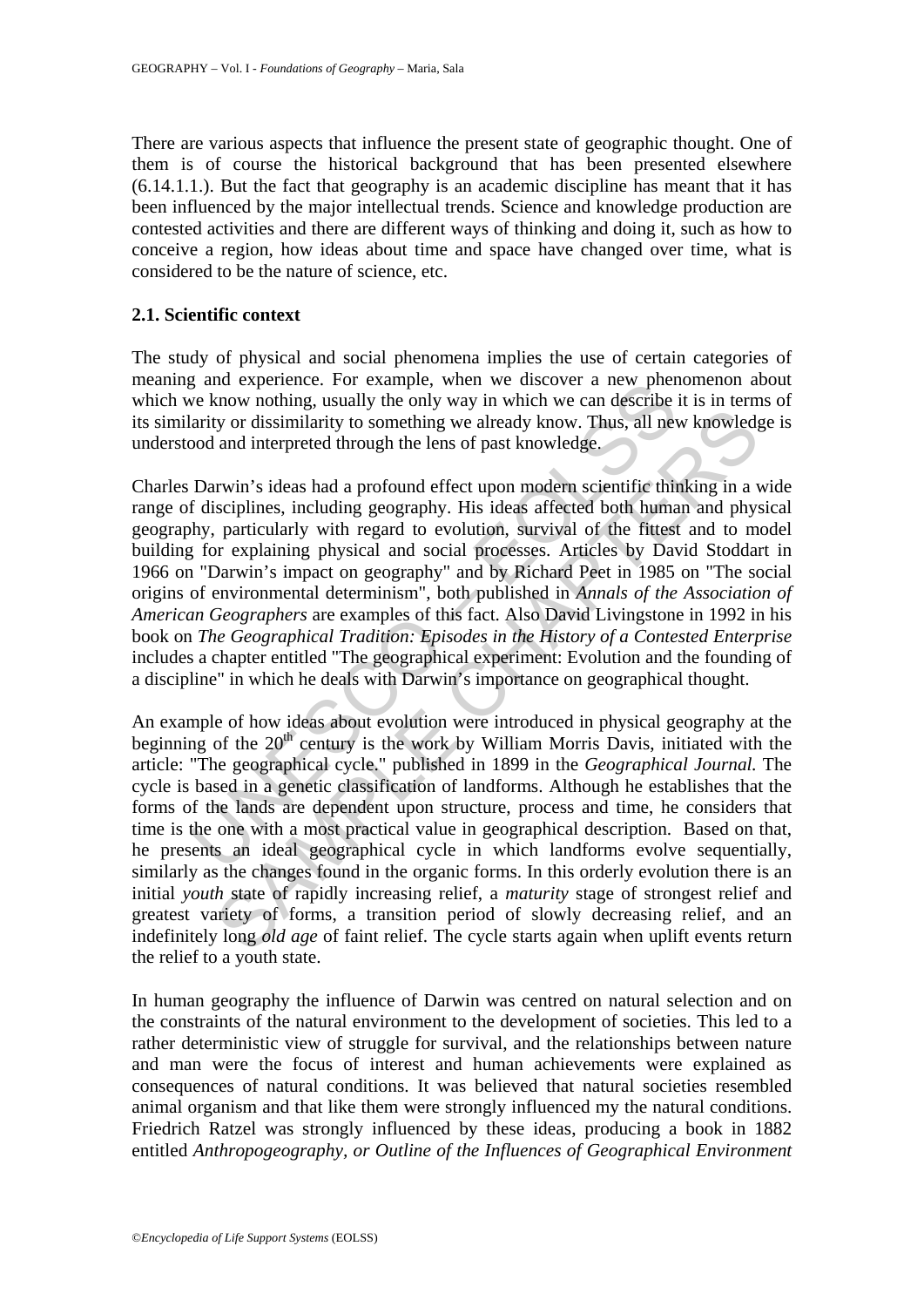*upon History.* This deterministic point of view is exemplified by the work of Huntington, who wrote a book in 1924 on *The Character of Races as Influenced by Physical Environment, Natural Selection and Historical Development*, with chapters dedicated to "Racial character and natural selection," and "The direct effect of environment on character."

## **2.2. Institutional context**

Johnston considers an academic discipline a miniature society, which has a stratification system, a set of rewards and sanctions, a series of bureaucracies, and a large number of interpersonal conflicts. An outsider may perceive academic work as objective, but many subjective decisions must be taken: what to study and how; whether to publish the results; where to publish them and in what form; what to teach; whether to question the work of others publicly; and so on. As with all human decisions, they are made within the constraints set by the wider society.

The great majorities of academic geographers are teachers in universities or comparable institutions of higher education, and are distinguished from other professional geographers by their commitment to all three of the basic canons of a university: to propagate, preserve and advance knowledge. The advancement of knowledge identifies an academic discipline; the nature of its teaching follows from the nature of its research.

We decassions inust be classing. What form, what to study and now, whence to publish them and in what form; what to teach; whether of others publicly; and so on. As with all human decisions, they a straints set by the wide Example the wide and matter and matter the way the wide of the wide of the wide the species of chapter and so on. As with all human decisions, they are made with the set by the wider society.<br>
majorities of cademic geograp The main publishing outlets for research findings in most disciplines are their scholarly journals, which operate fairly standard procedures for scrutinising submitted contributions. Manuscripts are submitted to the editor, who seeks the advice of qualified academics on the merits of the contribution. Although widely accepted, in has to be taken into account that this procedure is operated by human decision-makers. The opinions of both editor and referees may be biased or partial, so a paper can be rejected by one journal but accepted by another, even without alteration.

Some research results are published in book form by commercial companies whose main interest is marketability among the large student population. The textbook may be innovative in the way that it orders and presents material, and can be beneficial to its author's reputation, but it not usually a vehicle for demonstrating research ability.

Geographers think the ways they do because of the ways they are taught to think about the world, which in turn arise from overarching views about how the world can be known, what the appropriate ends of knowledge are, and what kinds of people become geographers. Although scientific and humanistic components have long been present in geography, they have coexisted happily for much of the discipline's recent history. Conflict arises from differing beliefs regarding the appropriate uses of geographic knowledge

# **2.3. Social context**

Scientific knowledge is also shaped by the social context within which that knowledge is produced. This suggests that, rather than thinking about the evolution of science and scientific ideas as having their own internal logic, the production of knowledge is a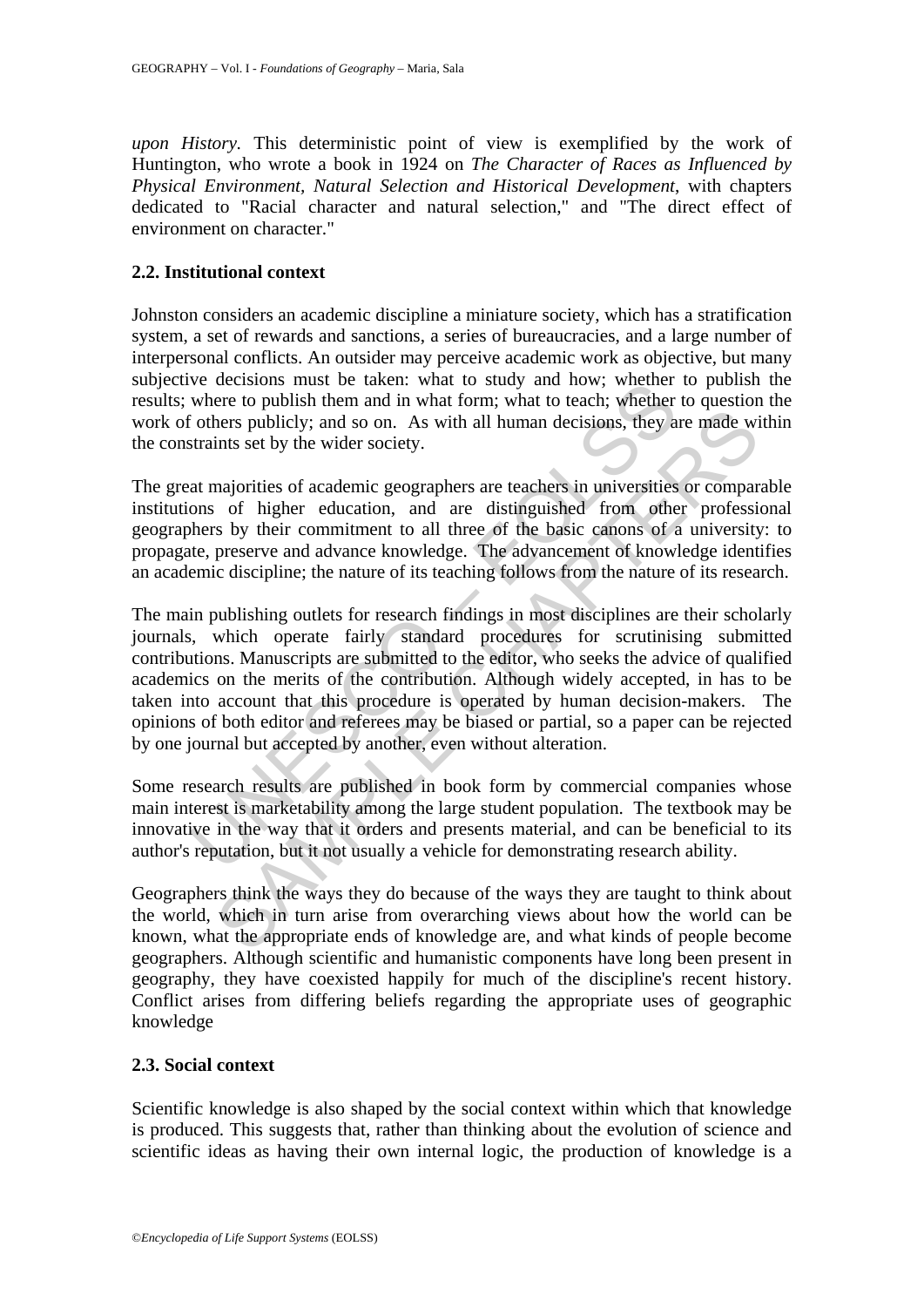social act that must be understood contextually. Examples can be found in all phases of the development of geographic thought.

For instance, in the nineteenth century, Friedrich Ratzel in Germany developed a theory of the state on his notion of *Lebensraum,* urging that the character and destiny of a Volk was umbilically tied to a definite area or *Raum.* In the United States the Ratzelian viewpoint was propagated by Ellen Semple who used it to chart the necessitarian course of American history, while Ellsworth Huntington turned to climate as the great mainspring of civilization. In all of these, as in the determinism of Griffith Taylor, the constitutive links between geographical theory and social outlook are clearly displayed. This does not mean that geographical determinism was a social ideology, but serves to remind us that geographical ideas and practices have a social history as well as a cognitive one.

The Mass and process are a social mistory of the assume of the assume that also turned to be a significant epistemology that has shaped borary geographical thought in human geography. David Harvey there extensively, for ex The same state of the a significant epistemology that has shaped a great deary geographical thought in human geography. David Harvey has discursively, for examples in his articles of 1984 "On the history and profession of Marxism has also turned to be a significant epistemology that has shaped a great deal of contemporary geographical thought in human geography. David Harvey has discussed this matter extensively, for examples in his articles of 1984 "On the history and present condition of geography: An historical materialist manifesto" published in the *Professional Geographer*, and of 1990 "Between space and time: Reflections on the geographical imagination", published in the *Annals of the Association of American Geographers* 



#### **Bibliography**

- - -

Abler R.F., Marcus, M.G. and Olson, J.M. (eds.) (1992). *Geography's inner worlds: pervasive themes in contemporary American geography*. Rutgers University Press, New Jersey. [A comprehensive account of contemporary American geography focusing on what geographers of all specialities have in common intellectually]

Bird,J. (1989). *The changing worlds of geography. A critical guide to concepts and methods*. Oxford Univ. Press, New York. [A guide of how the discipline of geography hs arrived at where it is today abaut current debates and about where these may be leading us.]

Buttimer,A. (1983). *The practice of geography.* Longman, London. [A history of Western geographic thought in the Twentieth Century by means of twelve autobiographies by senior scholars with the aim to move geographers closer to lived geographic experiences]

Chorley,R. (1973). *Directions in geography*. Methuen, London. [selected contributions to the many possible directions that geography may follow after the quantitative revolution, emphasized by by the diversity of the views from the contributors]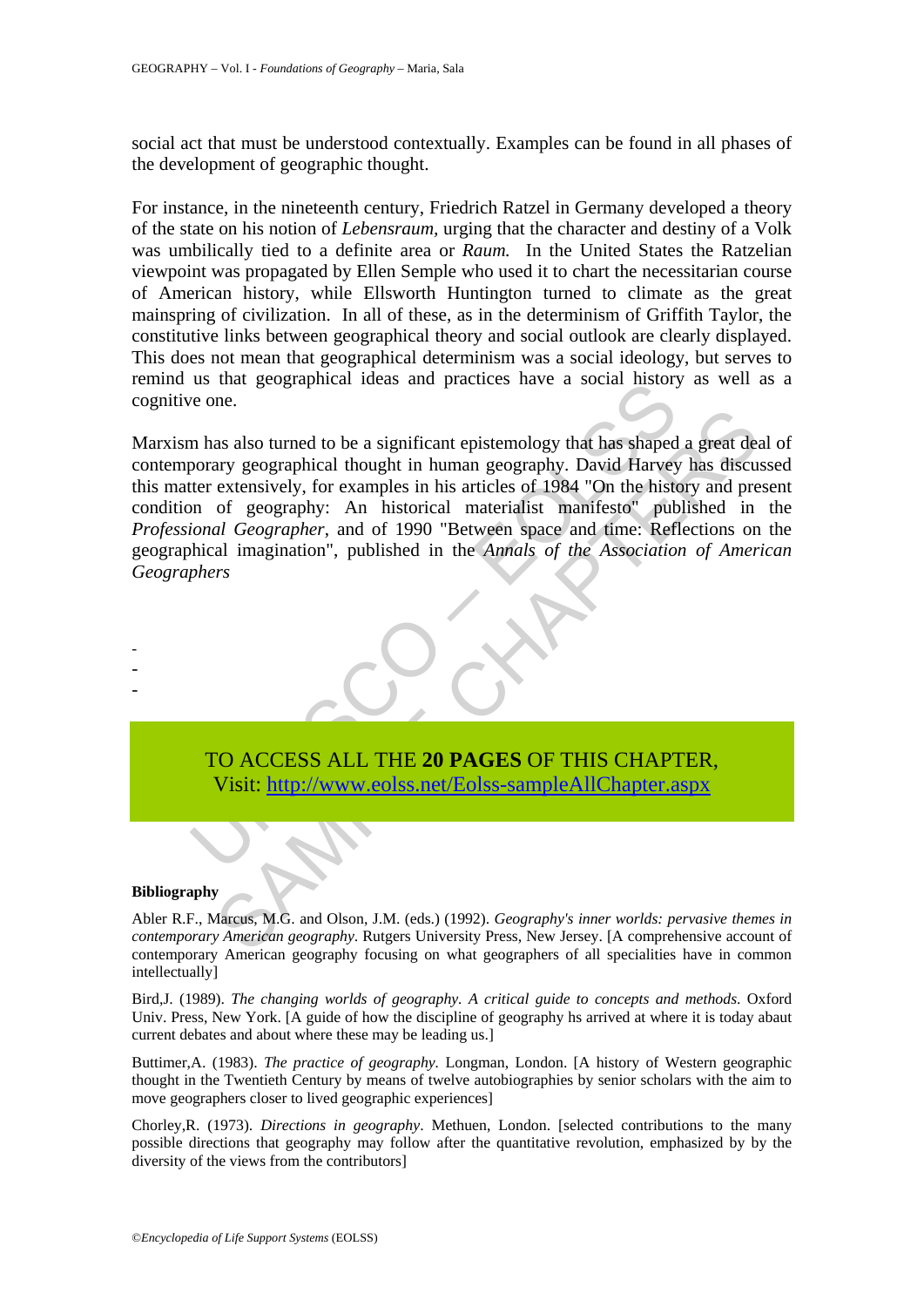Chorley,R. and Haggett,P. (eds)(1967). *Models in geography*. Methuen, London. [collection of papers with extended discussion dealing with the application of models to the different branches of geography]

Davies,W.K.D. (ed.)(1972). *The conceptual revolution in geography*. Univ. of London Press, London. [collection of twelve essays emphasizing the primacy of methodology in the geographical debate, with references to the role of ideas and the systems approach]

Haggett,P. (1979). *Geography. A modern Synthesis*. Harper International, New York. [The most widely priced textbook presenting the wide range of geographic topics, which has had a great success in the classroom as a stimulating introduction to the field]

Harvey,D.(1969).*Explanation in geography*, E.Arnold, London. [Basic text in which the bases for a

systematic and quantitative approach in geography are presented.]

Johnston, R. J. (ed) (1985). *The future of Geography*. Methuen & Co. Ltd. London. [A collection of essays on the content, philosophy, methodology and social implications of geography]

Johnston, .R.J. (1987). *Geography and geographers: Anglo-American human geography since 1945.* Arnold, London [The book is basically a reconstruction from published material of philosophical and methodological debates within human geography]

Livinsgtone,D.N. (1992), *The geographical tradition*: *episodes in the history of a contested enterprise.*  Blackwell, London. [A look at what people have taken geography to be over the years and to acknowledge the transformations that the geographical tradition has undergone.]

the content, philosophy, methodology and social implications of geography]<br>
. R.J. (1987). *Geography and geographers: Anglo-American human geography*<br>
ordon [The book is basically a reconstruction from published material Massey,D. (1999). Space-time "science" and the relationship between physical geography and human geography. Trans.Inst.Br.Geogr. NS 24 261-276. [The paper explores the possibility that there may be commonalities between physical and human geography in emerging ways of conceptualizing space, time and space-time]

Mcdowell,L. (1999). *Gender, Identity and Place: understanding feminist geographies*. Cambridge, Polity Press. [The author discusses several topics in feminist geography such as place and gender, home place and identity, community city and locality, dilemmas of feminist research]

Peet,R. (1985). *Modern geographical thought*. Blackwell, Oxford. [A survey of the connections that exist between recent ideas in contemporary geographical thought, social theory and philosophy]

Quaini,M. (ed.)(1982). *Geography and Marxism*, Blackwell, Oxford. [The book consists of three parts, the first mostly with quotations from Marx, the second is a survey of the sate of Marxist geography, and the third is dedicated to show that Marxism is a good foundation for geography}

Schaefer, F. K. (1953). Exceptionalism in geography: A methodological examination*. Annals of the Association of American geographers* 43: 226-249. [The key article in the criticism of the traditional regional approach in geography and in urging geographers to adopt truly scientific methods.]

J. (1987). *Geography and geographers: Anglo-American humian geography since*<br>
J. (1987). *Geography* and geographical radition: episodes in the history of a contested enterpreneus.<br>
2.1 (1992), *The geographical traditio* Stoddart, D.R. (ed.)(1981). *Geography, ideology and social concerns*. Blackell, Oxford. [The book contains twelve essays with two main themes of concern: that geographical ideas arise in response to a complexly structured set of historical elements, and that an interest for social and humanitarian issues is not at all a new aspect of geography]

Thornes,J.B. & Brunsden,D. (1977). *Geomorphology and time*, Methuen, London [A book dedicated to outline the importance that time has had in geomorphologic research]

Walmsley,D.J. and Lewis,G.J. (1984). *Human geography: behavioural approach*. Longman, London [A classical text dealing with the behavioural approach]

Wooldridge, W. S. & East, W.G. (1967). *The Spirit and Purpose of Geography*. Hutchinson & Co., Capricorn Books, New York. [A simple and comprehensive book of introduction to geography, with one chapter dedicated to fieldwork.]

#### **Biographical Sketch**